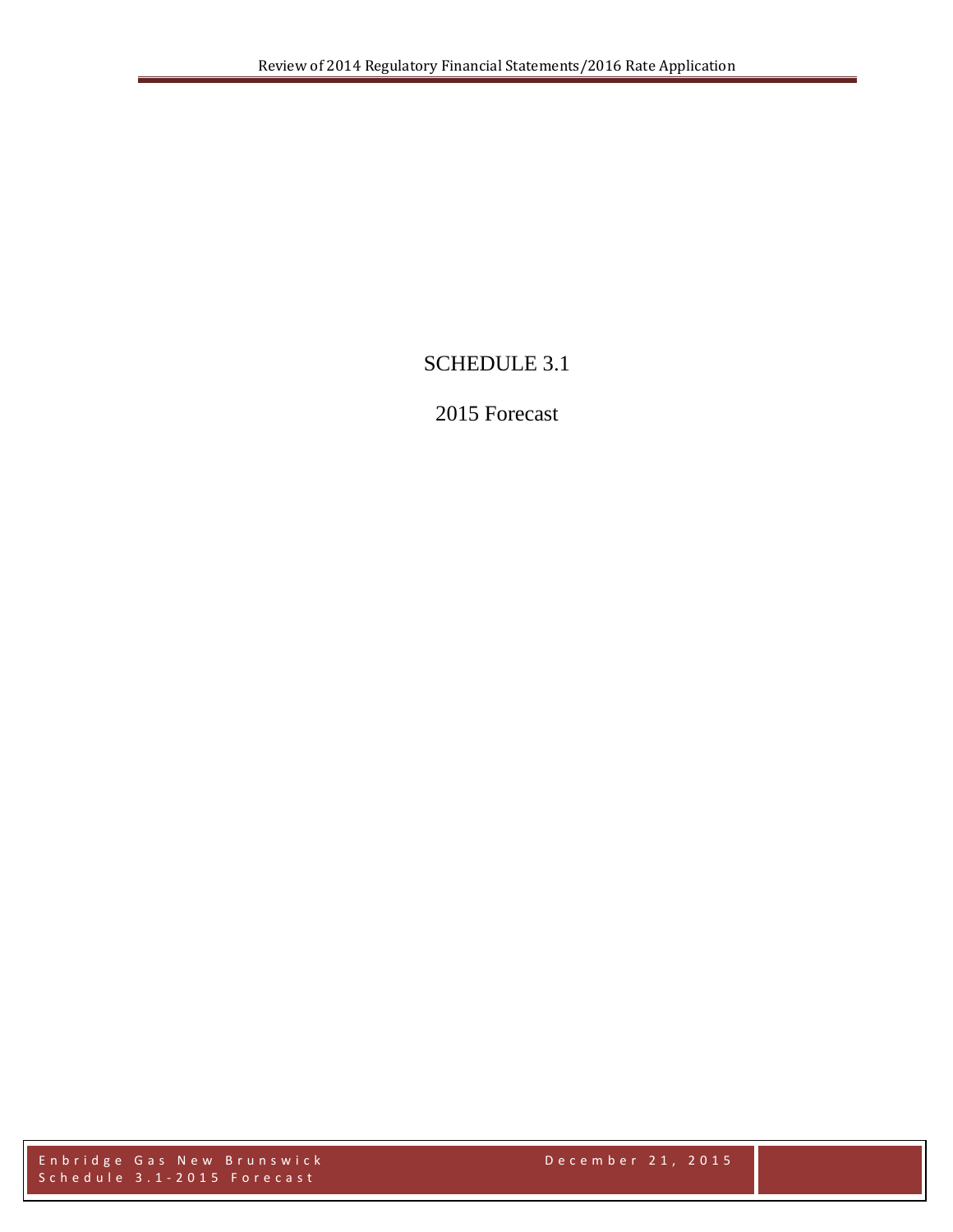**Enbridge Gas New Brunswick** 8+4 Forecast Balance Sheet for Regulatory Purposes As at December 31, 2015

#### **Notice to Reader: Subject to review by the New Brunswick Energy and Utilities Board**

(in thousands of dollars)

| 4 Regulated Assets<br>Property, Plant and Equipment (Note 2)<br>5<br>Gas Distributor Plant in Service - Net (includes AFUDC capitalized during 2015 of \$13.0)<br>\$<br>6<br><b>Construction Work In Progress - Gas Distributor Plant</b><br>7<br><b>Total Property, Plant &amp; Equipment</b><br>8<br><b>Deferred Charges</b><br>9<br>Deferred Development Costs - Net (Note 3)<br>10<br>Development O&M Capitalized Costs - Net (Note 4)<br>11<br><b>Total Deferred Charges</b><br>12<br><b>Short Term Investments</b><br>13<br>14<br><b>Total Regulated Rate Base Assets</b><br>15 Other Regulated Assets (Note 5)<br><b>Total Regulated Assets</b><br>16<br>17 Regulatory Deferral (Note 1)<br><b>Total Assets</b><br>\$<br>18<br><b>Liabilities and Partner's Equity</b><br>19<br>20 Partner's Equity (Ratebase) (Note 1)<br>21 Long-term Advances from Associates and Affiliates (Note 6)<br>22 Other Regulated Liabilities (Note 7)<br>\$<br>23<br>24 Partner's Equity (Regulatory Deferral)<br><b>Total Liabilities and Equity</b><br>25<br>\$ | 3 | <b>Assets</b> | 2015                    |
|--------------------------------------------------------------------------------------------------------------------------------------------------------------------------------------------------------------------------------------------------------------------------------------------------------------------------------------------------------------------------------------------------------------------------------------------------------------------------------------------------------------------------------------------------------------------------------------------------------------------------------------------------------------------------------------------------------------------------------------------------------------------------------------------------------------------------------------------------------------------------------------------------------------------------------------------------------------------------------------------------------------------------------------------------------|---|---------------|-------------------------|
|                                                                                                                                                                                                                                                                                                                                                                                                                                                                                                                                                                                                                                                                                                                                                                                                                                                                                                                                                                                                                                                        |   |               |                         |
|                                                                                                                                                                                                                                                                                                                                                                                                                                                                                                                                                                                                                                                                                                                                                                                                                                                                                                                                                                                                                                                        |   |               | 174,749                 |
|                                                                                                                                                                                                                                                                                                                                                                                                                                                                                                                                                                                                                                                                                                                                                                                                                                                                                                                                                                                                                                                        |   |               | 1,001                   |
|                                                                                                                                                                                                                                                                                                                                                                                                                                                                                                                                                                                                                                                                                                                                                                                                                                                                                                                                                                                                                                                        |   |               | 175,750                 |
|                                                                                                                                                                                                                                                                                                                                                                                                                                                                                                                                                                                                                                                                                                                                                                                                                                                                                                                                                                                                                                                        |   |               |                         |
|                                                                                                                                                                                                                                                                                                                                                                                                                                                                                                                                                                                                                                                                                                                                                                                                                                                                                                                                                                                                                                                        |   |               | 275<br>91,618<br>91,893 |
|                                                                                                                                                                                                                                                                                                                                                                                                                                                                                                                                                                                                                                                                                                                                                                                                                                                                                                                                                                                                                                                        |   |               | 2,968                   |
|                                                                                                                                                                                                                                                                                                                                                                                                                                                                                                                                                                                                                                                                                                                                                                                                                                                                                                                                                                                                                                                        |   |               | 270,611                 |
|                                                                                                                                                                                                                                                                                                                                                                                                                                                                                                                                                                                                                                                                                                                                                                                                                                                                                                                                                                                                                                                        |   |               | 23,025                  |
|                                                                                                                                                                                                                                                                                                                                                                                                                                                                                                                                                                                                                                                                                                                                                                                                                                                                                                                                                                                                                                                        |   |               | 293,636                 |
|                                                                                                                                                                                                                                                                                                                                                                                                                                                                                                                                                                                                                                                                                                                                                                                                                                                                                                                                                                                                                                                        |   |               | 178,269                 |
|                                                                                                                                                                                                                                                                                                                                                                                                                                                                                                                                                                                                                                                                                                                                                                                                                                                                                                                                                                                                                                                        |   |               | 471,905                 |
|                                                                                                                                                                                                                                                                                                                                                                                                                                                                                                                                                                                                                                                                                                                                                                                                                                                                                                                                                                                                                                                        |   |               |                         |
|                                                                                                                                                                                                                                                                                                                                                                                                                                                                                                                                                                                                                                                                                                                                                                                                                                                                                                                                                                                                                                                        |   |               | 133,572                 |
|                                                                                                                                                                                                                                                                                                                                                                                                                                                                                                                                                                                                                                                                                                                                                                                                                                                                                                                                                                                                                                                        |   |               | 149,500                 |
|                                                                                                                                                                                                                                                                                                                                                                                                                                                                                                                                                                                                                                                                                                                                                                                                                                                                                                                                                                                                                                                        |   |               | 10,564                  |
|                                                                                                                                                                                                                                                                                                                                                                                                                                                                                                                                                                                                                                                                                                                                                                                                                                                                                                                                                                                                                                                        |   |               | 293,636                 |
|                                                                                                                                                                                                                                                                                                                                                                                                                                                                                                                                                                                                                                                                                                                                                                                                                                                                                                                                                                                                                                                        |   |               | 178,269                 |
|                                                                                                                                                                                                                                                                                                                                                                                                                                                                                                                                                                                                                                                                                                                                                                                                                                                                                                                                                                                                                                                        |   |               | 471,905                 |

**Financial Statement Effects of Rate Regulation and Legislative Changes –** Note 1 **Rate Base for Regulatory Purposes –** Note 12 **Capital Structure for Regulatory Purposes** – Note 13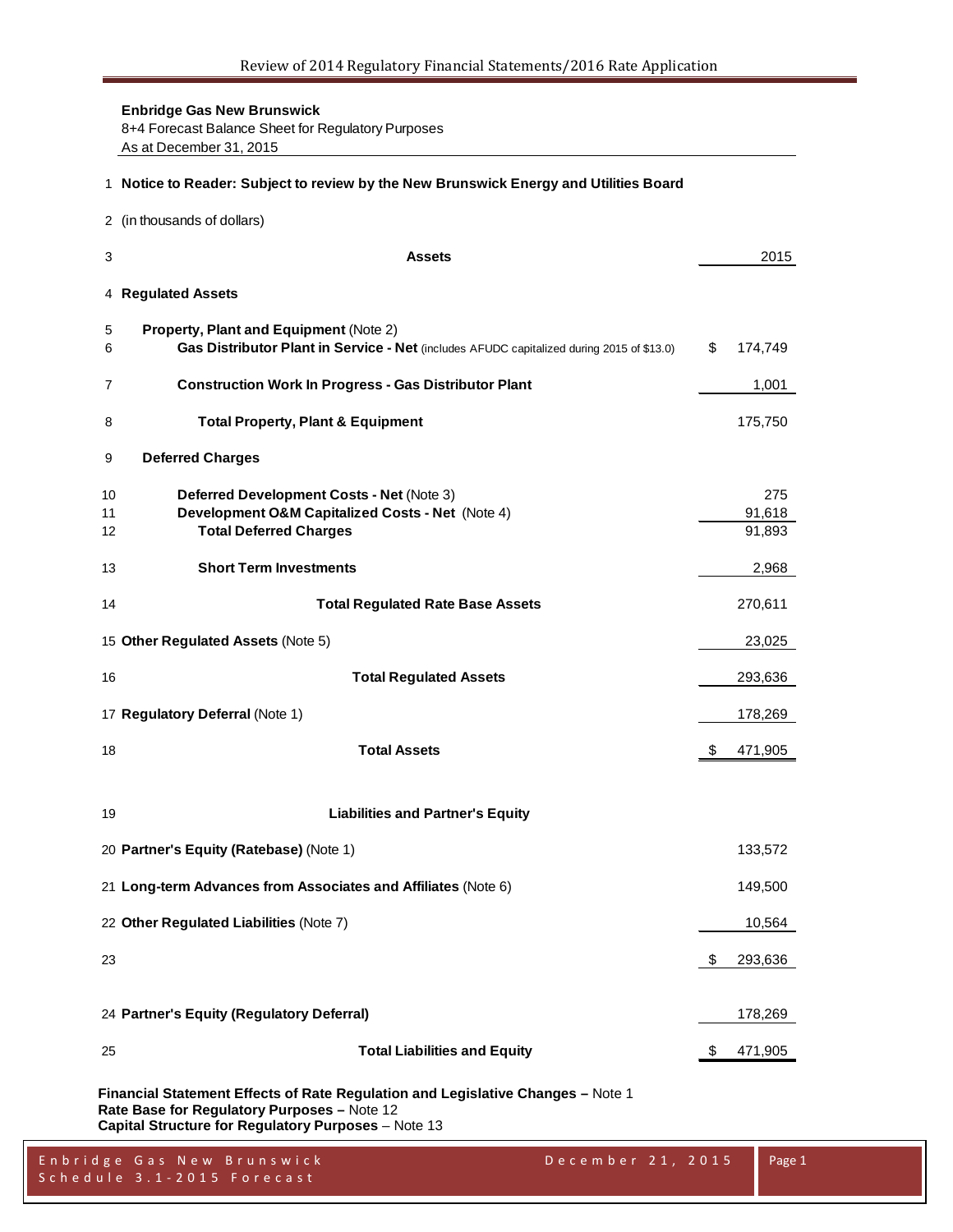Statement of 8+4 Forecasted Income for Regulatory Purposes For the year ended December 31, 2015

# 1 **Notice to Reader: Subject to review by the New Brunswick Energy and Utilities Board**

2 (in thousands of dollars)

| 3      |                                                                                   | 2015          |
|--------|-----------------------------------------------------------------------------------|---------------|
| 4      | Revenue                                                                           |               |
| 5      | <b>Operating Revenue (Note 8)</b><br>Gas distribution                             | \$<br>48,279  |
| 6<br>7 | Miscellaneous                                                                     | 536           |
| 8      | <b>Allowance for Funds Used During Construction</b>                               | 13            |
| 9      |                                                                                   | 48,828        |
| 10     | <b>Service and Inspections</b>                                                    |               |
| 11     | Revenue                                                                           | 798           |
|        |                                                                                   |               |
| 12     | Cost of goods sold                                                                | (516)         |
| 13     |                                                                                   | 282<br>49,110 |
| 14     | <b>Total Revenue</b>                                                              |               |
|        | 15 Expenses                                                                       |               |
| 16     | <b>Operating Expenses</b>                                                         |               |
| 17     | Operating and maintenance (Note 9)                                                | 12,051        |
| 18     | Transportation (net)                                                              | 1,420         |
| 19     | Total Operating and maintenance expenses                                          | 13,471        |
|        |                                                                                   |               |
| 20     | Bad debt expense                                                                  | 529           |
| 21     | Amortization of Property, Plant and Equipment                                     | 7,915         |
| 22     | <b>Municipal and Other Taxes</b>                                                  | 1,232         |
| 23     | Interest on Amounts Due to Associates & Affiliates and Other Interest (Note 10)   | 7,911         |
| 24     | <b>Amortization of Deferred Development Costs</b>                                 | 2,868         |
| 25     | <b>Total Expenses</b>                                                             | 33,926        |
|        | 26 Income before Extraordinary Items, Regulatory Deferral and Return on Rate Base | 15,184        |
|        | 27 Regulatory Deferral                                                            | (1, 877)      |
|        | 28 Income before Tax                                                              | \$<br>13,307  |
|        |                                                                                   |               |
|        | 29 Regulated Return on Equity (Note 11)                                           | \$<br>13,307  |
|        |                                                                                   |               |

**Financial Statement Effects of Rate Regulation and Legislative Changes –** Note 1 **Details of Affiliate Transactions** – Note 14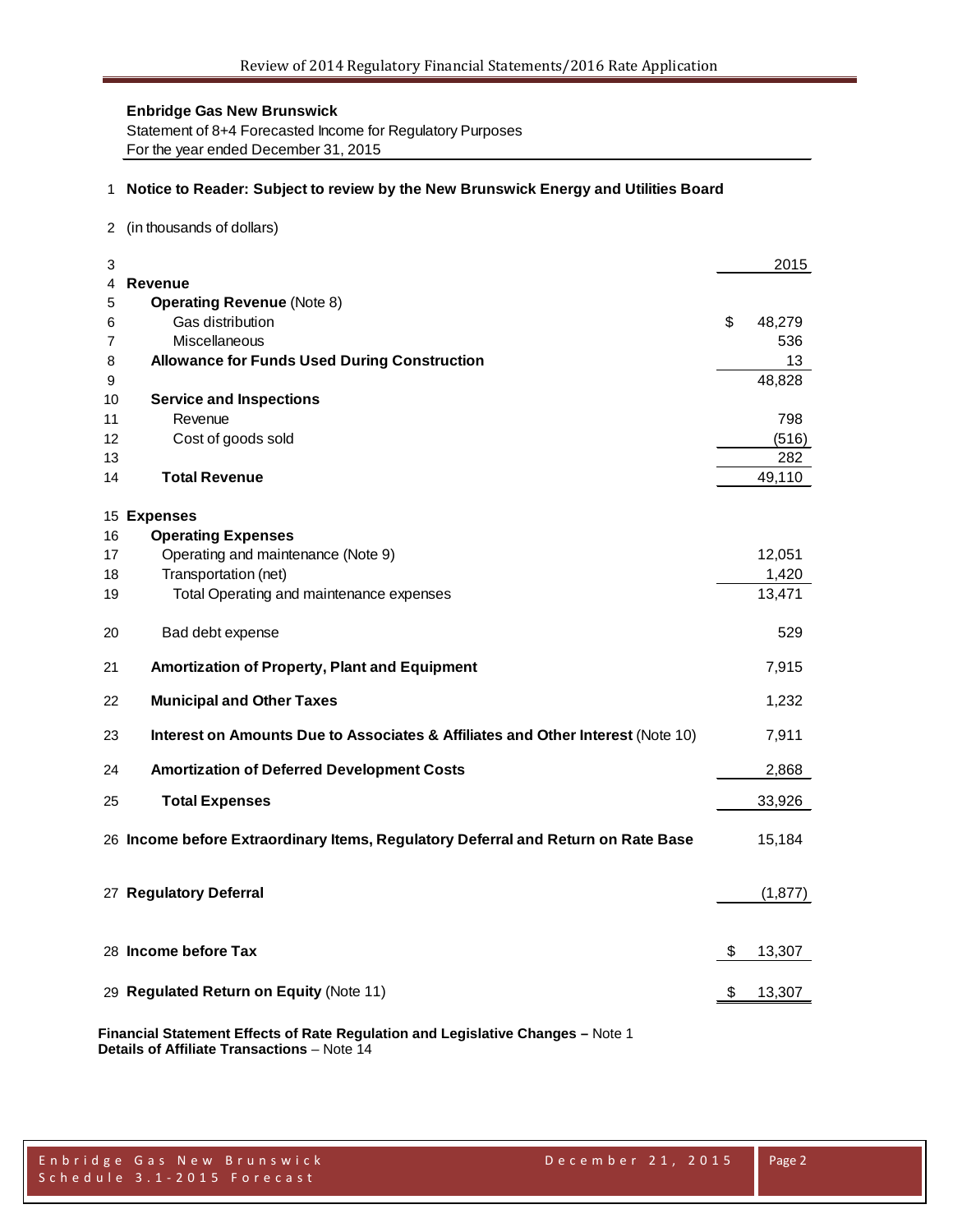Notes to 2015 Forecasted Regulatory Financial Results For the year ended December 31, 2015

# Note 1 **Financial Statement Effects of Rate Regulation and Legislative Changes**

 The Public Utility's primary business activities are subject to regulation by the New Brunswick Energy and Utilities Board (EUB). The Public Utility follows accounting practices prescribed by its regulator or stipulated in approved ratemaking decisions that are subject to examination and approval by the EUB and are similar to those being used by other enterprises in the gas distribution industry in Canada. Accordingly, the timing and recognition of certain revenues and expenses may differ from that otherwise expected under generally accepted accounting principles (GAAP) applicable to non-regulated

operations. The ultimate recoverability of costs incurred is dependent upon the approval of the EUB.

 Rate regulation creates differences between the manner in which the Public Utility accounts for transactions or events and how they would be accounted for if the Public Utility was not subject to rate regulation. The differences in accounting treatment include:

 The EUB permits an "allowance for funds used during construction" (AFUDC) to be included in the rate base. In addition, AFUDC is included in the cost of property, plant and equipment and is depreciated over future periods as part of the total cost of the related asset, based on the expectation that depreciation expense, including the AFUDC component, will be approved for inclusion in future rates. AFUDC for rate-regulated entities includes both an interest component and a cost of equity component. In the absence of rate regulation, GAAP would permit the capitalization of only the interest component. Therefore, the initial set up of the equity component as a capitalized asset and the corresponding revenue recognized during the construction phase would not be recognized nor would the subsequent depreciation of the asset.

 As prescribed by the EUB, the Public Utility does not recognize gains and losses on the sale of Enbridge Utility Gas (EUG) in the statement of income and uses a purchase gas variance account to defer the gain or loss on sale. Non-regulated enterprises would normally account for the gain or loss in the statement of income or comprehensive income.

 Enbridge Inc., on behalf of the Public Utility, maintains a pension plan which provides defined benefit pension benefits to employees. As prescribed by the EUB, contributions made to the plan are expensed as paid, consistent with the recovery of such costs in rates. Under GAAP, pension costs and obligations for defined benefit pension plans are determined using the projected benefit method and are charged to income as services are rendered.

 The Public Utility had been subject to non-traditional regulation which recognized its immature nature. Unlike many similar utilities, the Public Utility's rates were not set on a cost based methodology. Prior to October 1, 2012, the Public Utility's rates were set exclusively based upon a market based methodology, and were based on a targeted savings over alternate fuel for end use customers. This rate setting methodology had been approved by the EUB for use during the development period after which rates are expected to be cost based.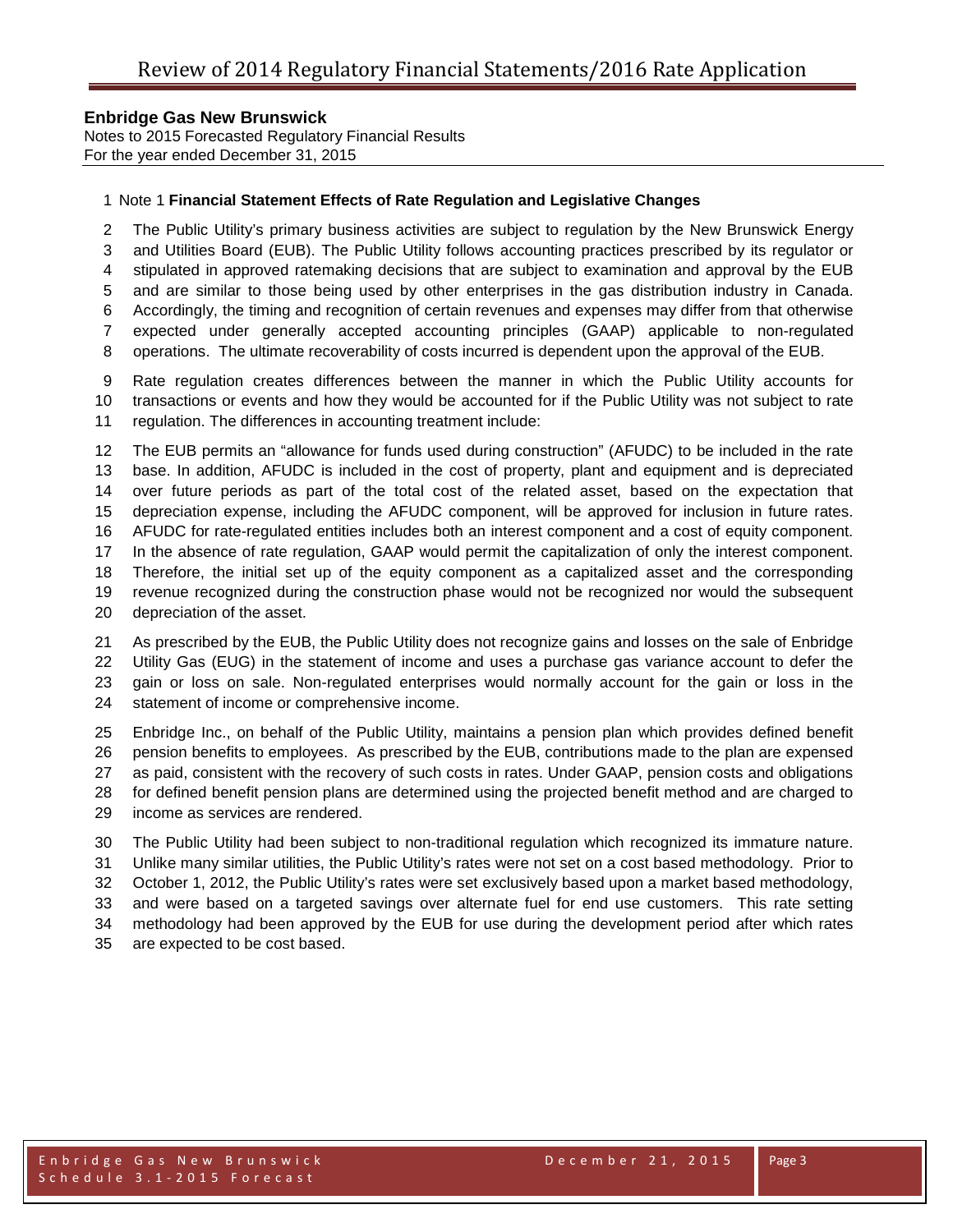Notes to 2015 Forecasted Regulatory Financial Results For the year ended December 31, 2015

# Note 1 **Financial Statement Effects of Rate Regulation and Legislative Changes (continued)**

In December 2011, the Province of New Brunswick introduced legislation that outlined new rate classes,

and a new rate setting methodology for the Public Utility. The legislation subsequently received

proclamation on January 18, 2012, with the supporting Rates and Tariffs Regulation being filed April 16,

- 2012.
- The legislation noted above also provided direction with regards to the regulatory deferral account, which
- the EUB had historically approved to capture the difference between the Public Utility's regulated
- revenues and its revenue requirement, which non-regulated enterprises would not recognize. Based on
- the legislative changes, the Public Utility is no longer permitted to depreciate, amortize, earn a return on,
- or otherwise consider the regulatory deferral account when calculating its revenue requirement. In
- response to this legislation, the Public Utility has not considered the deferral account for the purpose of

establishing the revenue requirement. However, it will remain as an asset on Enbridge Gas New

Brunswick's balance sheet as it remains an asset of the Public Utility for regulatory purposes. Similarly,

 the capital structure associated with the regulatory deferral account will also remain on the balance sheet. However, the debt and equity associated with the regulatory deferral account are not considered

when calculating the allowed rate of return for the Public Utility.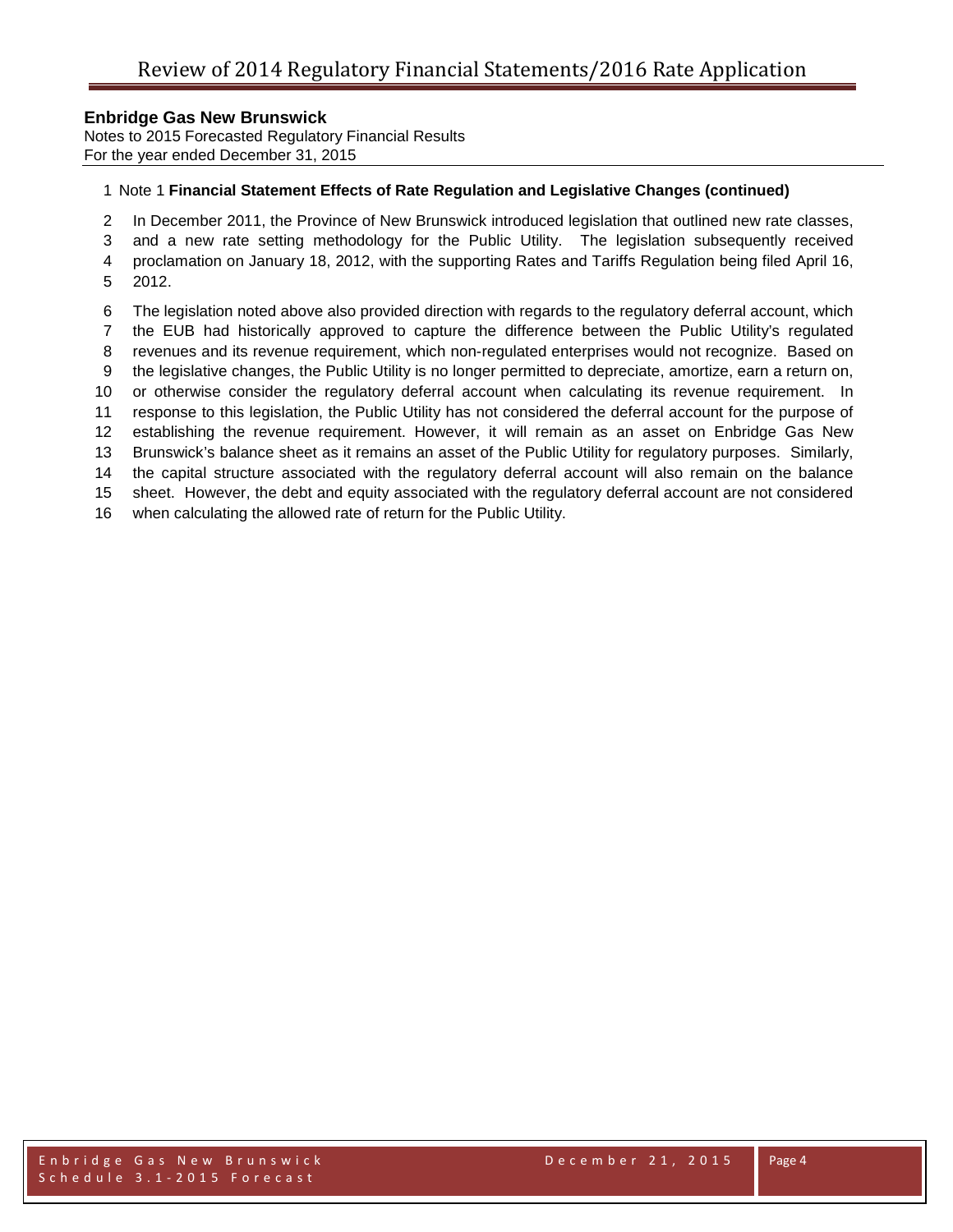Notes to 2015 Forecasted Regulatory Financial Results For the year ended December 31, 2015

(in thousands of dollars)

# Note 2 **Property, Plant & Equipment**

| 1  |                                   |    |         |                    | 2015            |              |
|----|-----------------------------------|----|---------|--------------------|-----------------|--------------|
| 2  |                                   |    |         | <b>Accumulated</b> | <b>Net Book</b> | Rates of     |
| 3  |                                   |    | Cost    | Amortization       | Value           | Amortization |
| 4  | Property, plant & equipment       |    |         |                    |                 |              |
| 5  | General plant                     |    |         |                    |                 |              |
| 6  | Computer hardware & software      | \$ | 3,493   | \$<br>(3, 131)     | \$<br>362       | 28.80%       |
| 7  | Tools and work equipment          |    | 1,764   | (915)              | 849             | 20.00%       |
| 8  | Office furniture and equipment    |    | 479     | (227)              | 252             | 4.40%        |
| 9  | Transportation                    |    | 1,679   | (1, 158)           | 521             | 18.45%       |
| 10 | Incentives                        |    | 236     | (113)              | 123             | 20.00%       |
| 11 | Leasehold improvements            |    | 749     | (566)              | 183             | 1            |
| 12 | Subtotal                          |    | 8,400   | (6, 110)           | 2,290           |              |
| 13 | Distribution plant                |    |         |                    |                 |              |
| 14 | Land                              |    | 375     |                    | 375             |              |
| 15 | Rights of way and easements       |    | 189     |                    | 189             |              |
| 16 | <b>Distribution mains</b>         |    | 125,612 | (27, 771)          | 97,841          | 2.43%        |
| 17 | <b>Street services</b>            |    | 62,238  | (16, 772)          | 45,466          | 3.83%        |
| 18 | Meters and regulators             |    | 22,656  | (4, 255)           | 18,401          | 4.46%        |
| 19 | <b>Stations</b>                   |    | 16,064  | (5, 877)           | 10,187          | 4.40%        |
| 20 | Subtotal                          |    | 227,134 | (54,675)           | 172,459         |              |
| 21 | Total plant in service            |    | 235,534 | (60, 785)          | 174,749         |              |
| 22 | Construction work in progress     |    | 1,001   |                    | 1,001           |              |
| 23 | Total property, plant & equipment | S  | 236,535 | \$<br>(60, 785)    | \$<br>175,750   |              |

1 - Amortized over the term of the related leases.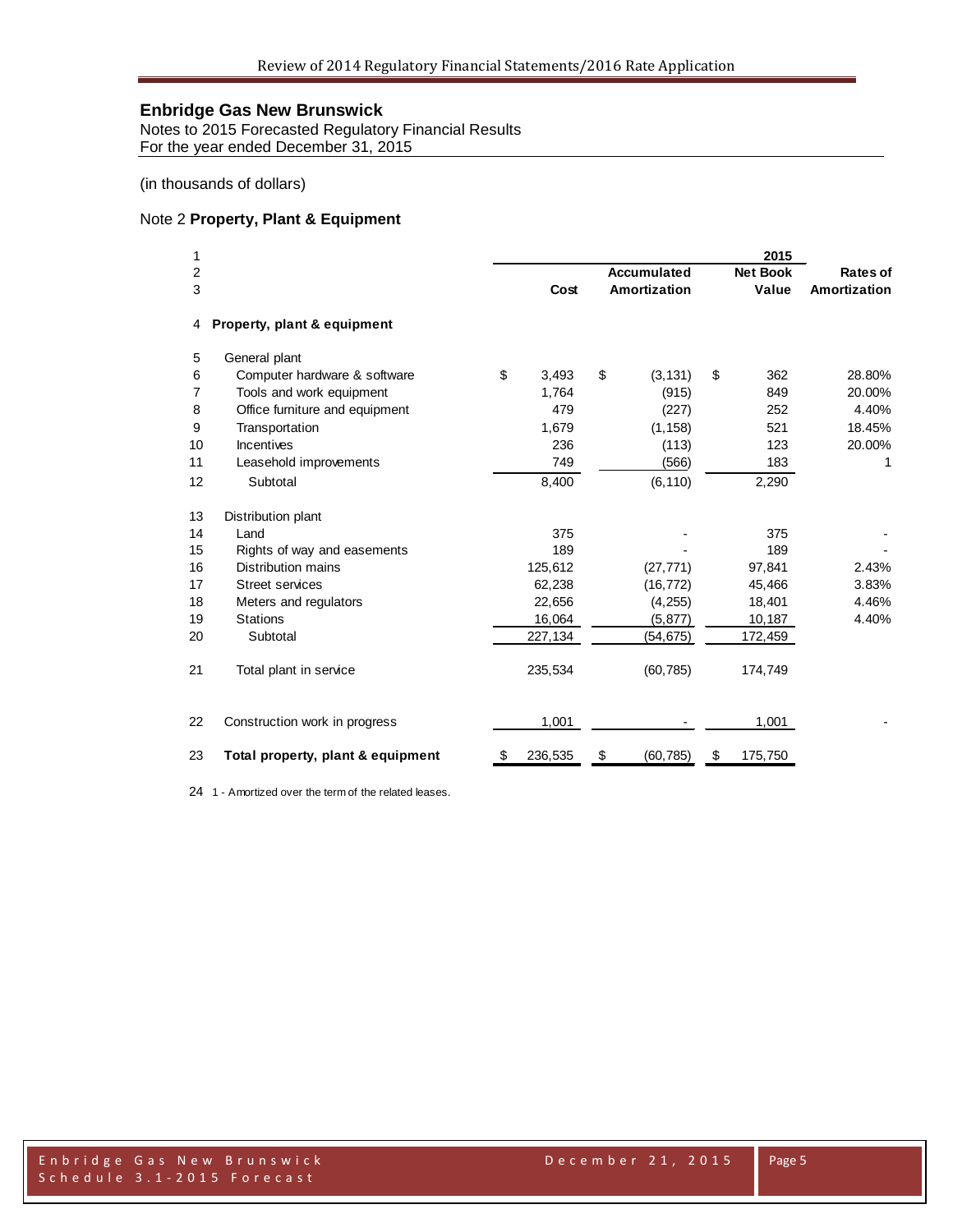Notes to 2015 Forecasted Regulatory Financial Results For the year ended December 31, 2015

(in thousands of dollars)

#### Note 3 **Deferred Development Costs - Net**

|        |                                          |                      |    |                             | 2015                            |                          |
|--------|------------------------------------------|----------------------|----|-----------------------------|---------------------------------|--------------------------|
| 2<br>3 |                                          | Cost                 |    | Accumulated<br>Amortization | <b>Net Book</b><br>Value        | Rates of<br>Amortization |
| 5      | Franchise fee<br>Deferred carrying costs | \$<br>1.500<br>1,784 | \$ | (1,225)<br>(1,784)          | 275<br>$\overline{\phantom{0}}$ | 5.00%<br>20.00%          |
| 6      | Total deferred development costs, net    | 3,284                | S  | (3,009)                     | 275                             |                          |

# Note 4 **Development O&M Capitalized Costs – Net**

| 8<br>9 |                                   | Cost    | Accumulated<br>Amortization |           | 2015<br><b>Net Book</b><br>Value | Rates of<br>Amortization |
|--------|-----------------------------------|---------|-----------------------------|-----------|----------------------------------|--------------------------|
| 10     | Development O&M capitalized costs | 114.952 | -S                          | (23, 334) | 91,618                           | 2.43%                    |
| 11     | Total development O&M capitalized | 114.952 | \$.                         | (23, 334) | 91,618                           |                          |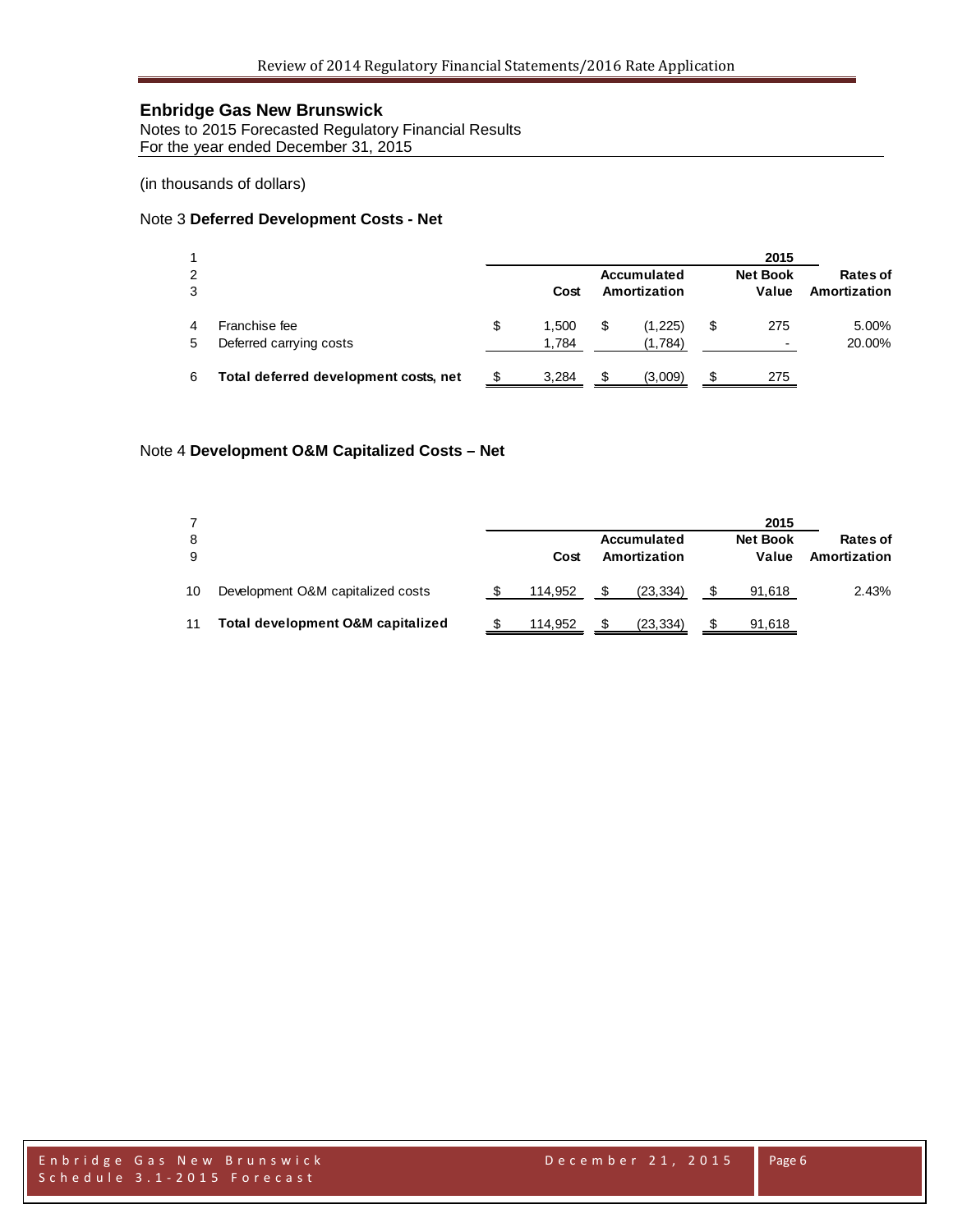Notes to 2015 Forecasted Regulatory Financial Results For the year ended December 31, 2015

(in thousands of dollars)

# Note 5 **Other Regulated Assets**

| 1             |                               |   | 2015   |
|---------------|-------------------------------|---|--------|
| $\mathcal{P}$ | Cash & Short Term Investments | S | 4,927  |
| 3             | Accounts Receivable           |   | 14,878 |
| 4             | Long term receivable          |   | 2,132  |
| 5             | Inventory                     |   | 1,088  |
| 6             |                               |   | 23,025 |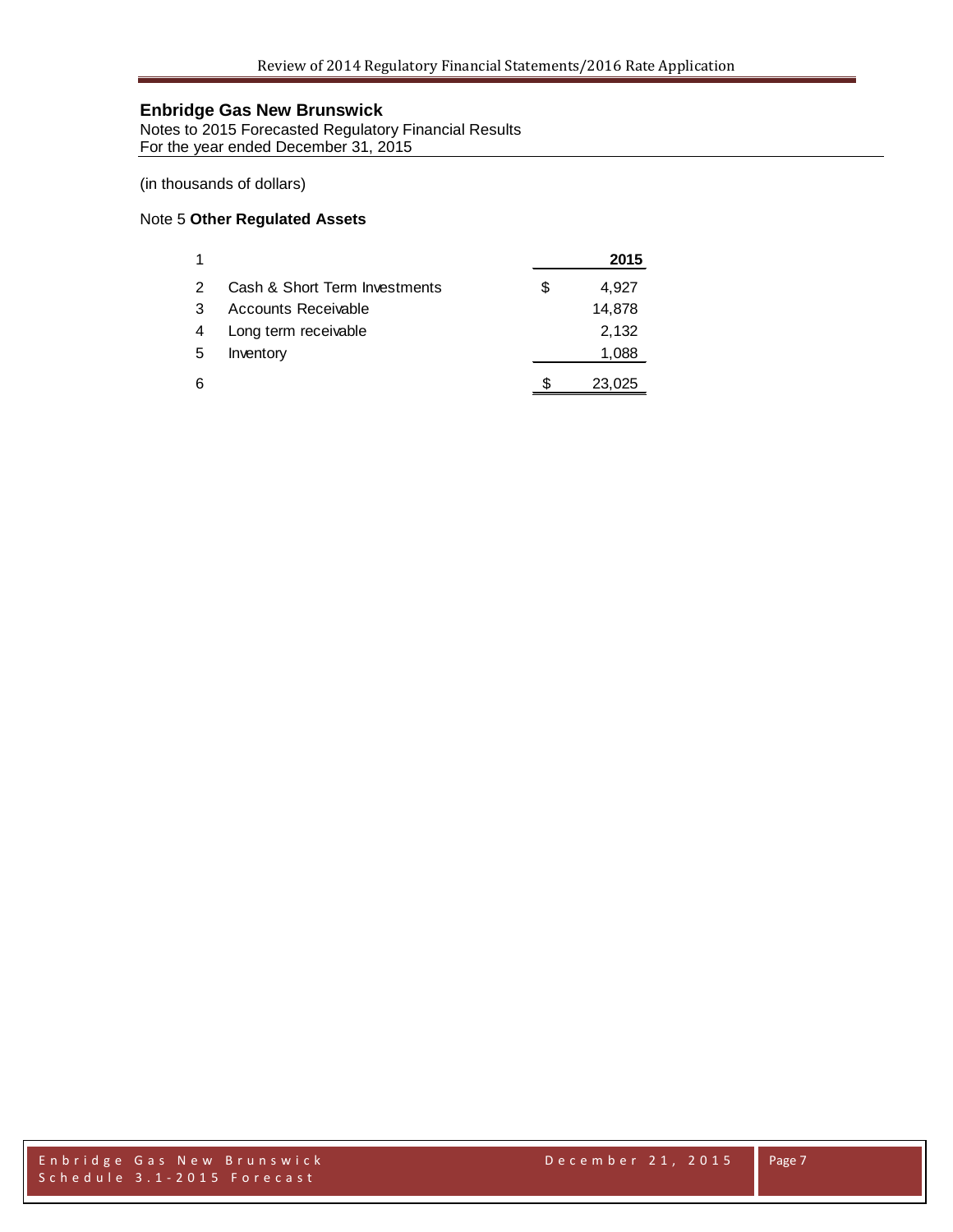Notes to 2015 Forecasted Regulatory Financial Results For the year ended December 31, 2015

(in thousands of dollars)

# Note 6 **Long-term Advances from Associates and Affiliates**

|                 |                                |                   |                      |               |               | 2015                |                  |
|-----------------|--------------------------------|-------------------|----------------------|---------------|---------------|---------------------|------------------|
| 2               |                                |                   |                      |               |               | <b>Cost of Debt</b> |                  |
| 3               |                                | <b>Issue Date</b> | <b>Maturity Date</b> | Amount        | Enbridge Inc. | <b>EGNB</b>         | <b>Regulated</b> |
| 4               | Promissory Note                | 30-Mar-05         | 30-Mar-15            |               | 5.04%         | 6.93%               | 6.04%            |
| 5               | Promissory Note                | 28-Dec-05         | 28-Dec-15            |               | 4.59%         | 6.53%               | 5.59%            |
| 6               | <b>Promissory Note</b>         | 19-Dec-06         | 19-Dec-16            |               | 4.82%         | 6.52%               | 5.82%            |
| $\overline{7}$  | Promissory Note                | 20-Dec-07         | 20-Dec-17            | 20,000        | 5.54%         | 5.85%               | 6.54%            |
| 8               | Promissory Note                | 9-Dec-09          | 9-Dec-19             | 15,000        | 4.63%         | 5.63%               | 5.63%            |
| 9               | Promissory Note                | 22-Sep-10         | 22-Sep-15            |               | 3.25%         | 4.25%               | 4.25%            |
| 10              | Promissory Note                | 30-Dec-11         | 30-Dec-21            | 14,000        | 3.50%         | 4.50%               | 4.50%            |
| 11              | Promissory Note                | $8 - Jan - 13$    | 8-Jan-20             | 7,500         | 3.67%         | 4.67%               | 4.67%            |
| 12 <sub>2</sub> | Promissory Note                | 24-Feb-14         | 26-Feb-18            | 25,000        | 4.16%         | 5.16%               | 5.16%            |
| 13              | Promissory Note                | 24-Mar-14         | 24-Mar-17            | 5,000         | 3.69%         | 4.69%               | 4.69%            |
| 14              | Promissory Note                | 29-Dec-14         | 28-Dec-18            | 21,000        | 3.72%         | 4.72%               | 4.72%            |
| 15              | Promissory Note                | 30-Mar-15         | 29-Mar-19            | 6,000         | 3.45%         | 4.45%               | 4.45%            |
| 16              | <b>Promissory Note</b>         | 15-Sep-15         | 15-Sep-19            | 18,000        | 3.84%         | 4.84%               | 4.84%            |
| 17              | Promissory Note                | 15-Sep-15         | 15-Sep-50            | 18,000        | 4.23%         | 5.23%               | 5.23%            |
| 18              | Total long-term advances       |                   |                      |               |               |                     |                  |
| 19              | from associates and affiliates |                   |                      | 149,500<br>\$ | 4.27%         | 5.31%               | 5.27%            |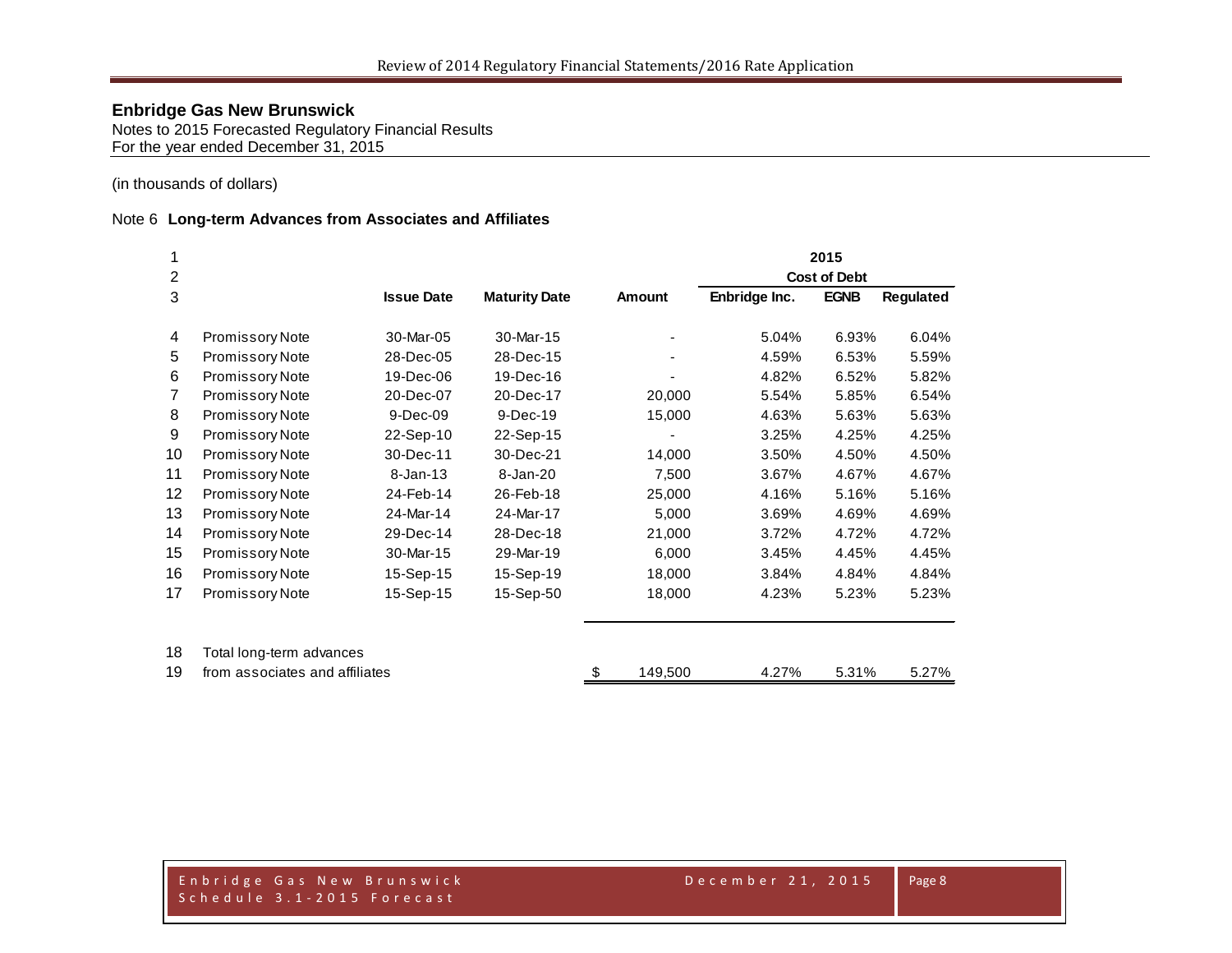Notes to 2015 Forecasted Regulatory Financial Results For the year ended December 31, 2015

(in thousands of dollars)

# Note 7 **Other Regulated Liabilities**

| $\mathbf 1$                                      | 2015   |
|--------------------------------------------------|--------|
| 2 Short Term Indebtedness                        | \$     |
| 3 Accounts Payable                               | 4.549  |
| 4 Long Term Payable                              | 1,704  |
| 5 Long Term Deferred Post Employment Liabilities | 4,311  |
| 6                                                | 10,564 |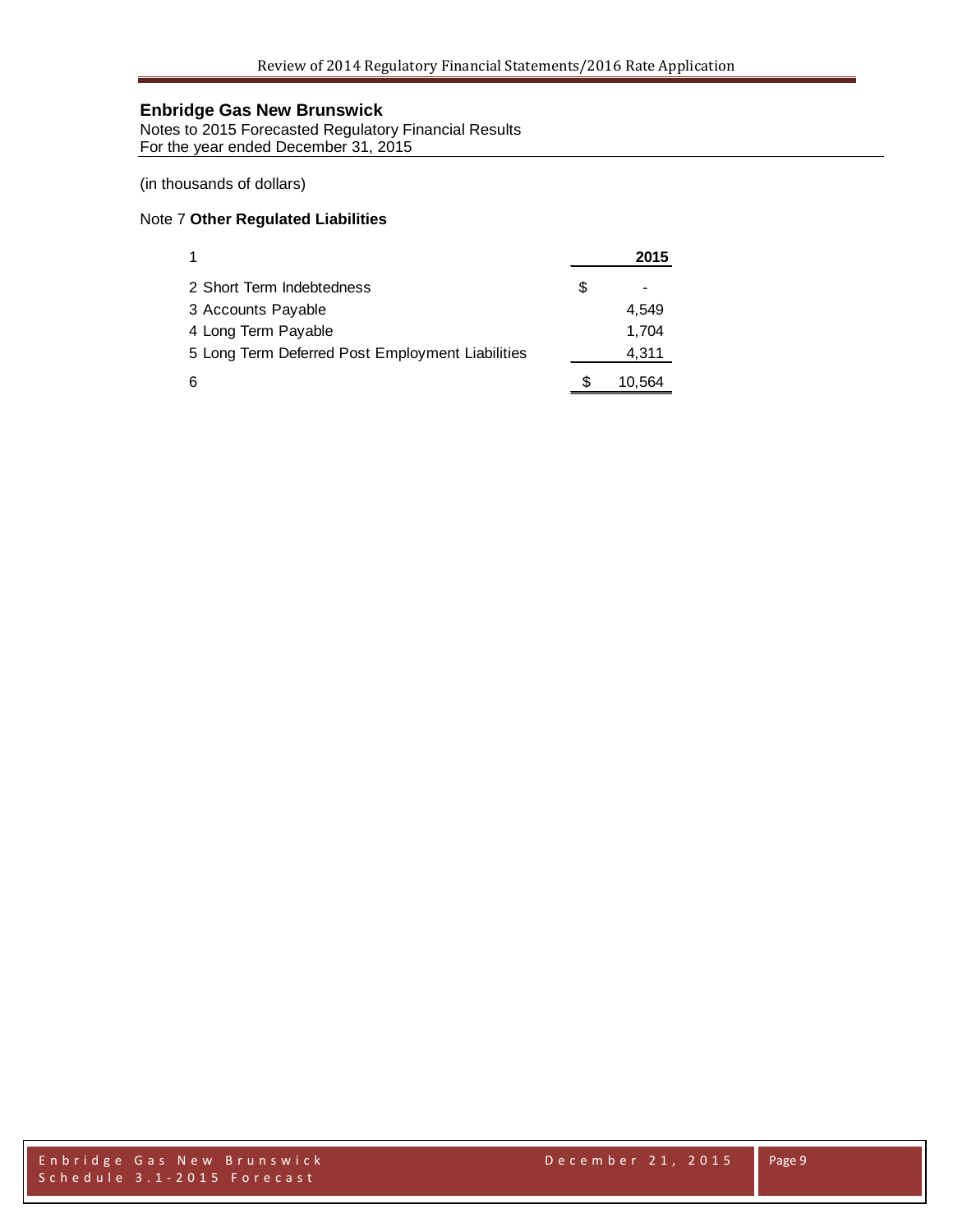Notes to 2015 Forecasted Regulatory Financial Results For the year ended December 31, 2015

(in thousands of dollars)

# Note 8 **Operating Revenue**

#### **a. Gas Distribution**

| 1                                                                                                                                                                                                                    | 2015 |                                                    |                                        |                                             |  |
|----------------------------------------------------------------------------------------------------------------------------------------------------------------------------------------------------------------------|------|----------------------------------------------------|----------------------------------------|---------------------------------------------|--|
| 2<br>3                                                                                                                                                                                                               |      | <b>Revenue</b>                                     |                                        | <b>Customers Throughput</b><br>TJs          |  |
| 4 Small General Service (SGS)<br>5 Mid-General Service (MGS)<br>Large General Service (LGS)<br>6<br>7 Contract General Service (CGS)<br>Industrial Contract General Service (ICGS)<br>8.<br>9 Off-Peak Service (OPS) | \$   | 5,085<br>16,366<br>13,784<br>5,437<br>7,413<br>194 | 8,232<br>3,164<br>429<br>88<br>9<br>17 | 668<br>1,245<br>1,582<br>789<br>1,898<br>36 |  |
| 10 Total                                                                                                                                                                                                             |      | 48,279                                             | 11,939                                 | 6,218                                       |  |

11 1 Terajoule (TJ) = 1,000 Gigajoules (GJ)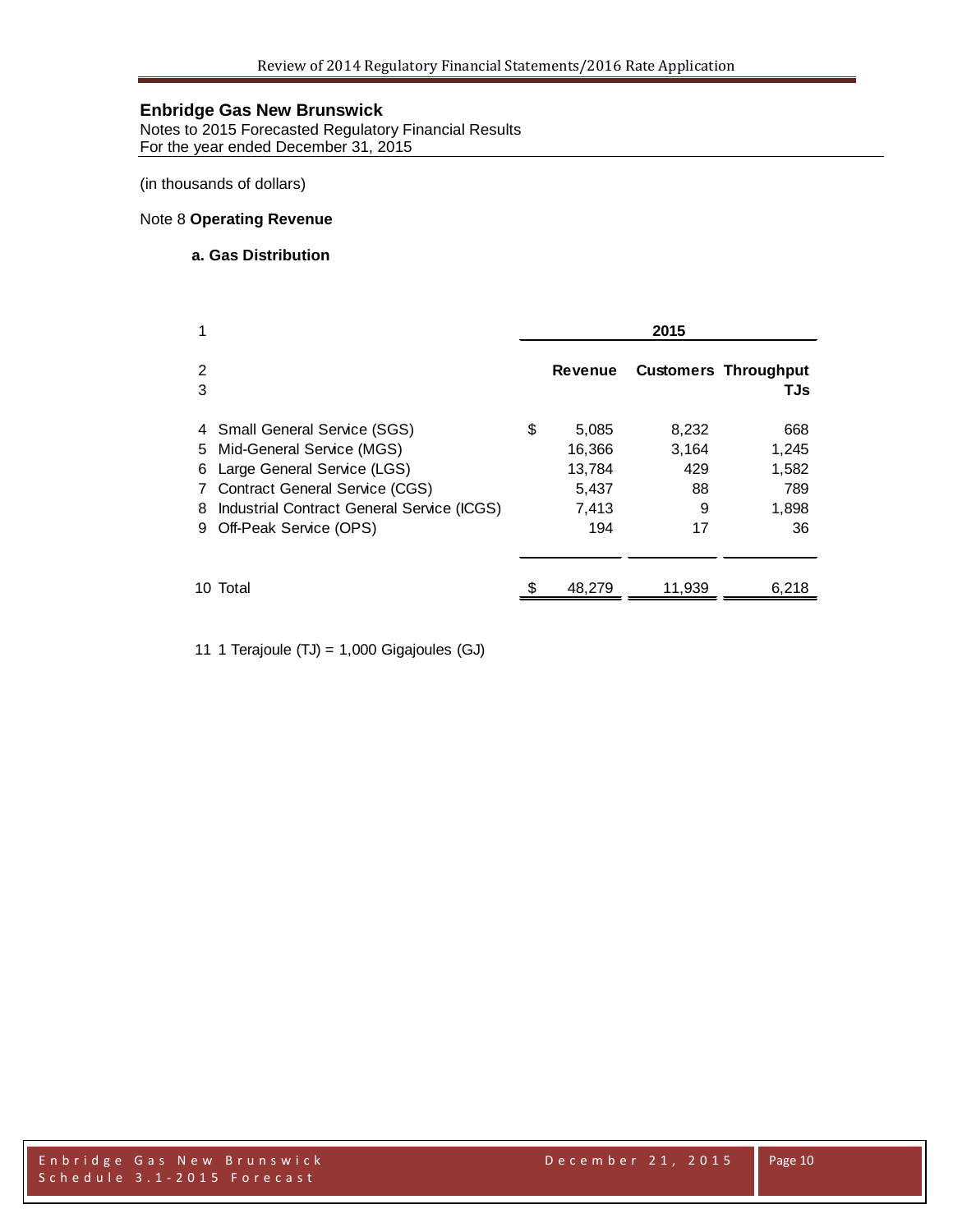Notes to 2015 Forecasted Regulatory Financial Results For the year ended December 31, 2015

(in thousands of dollars)

# Note 8 **Operating Revenue (continued)**

# **b. Miscellaneous**

|                                                                 |    | 2015       |
|-----------------------------------------------------------------|----|------------|
| 2 Agent billing and collection<br>3 Other miscellaneous revenue | S. | 191<br>345 |
| 4 Total miscellaneous                                           |    | 536        |

# 5 **Details of Agent Billing and Collection Revenue**

| 6 | (in dollars)                                  | 2015      |
|---|-----------------------------------------------|-----------|
|   | 8 Small General Service (SGS)                 | \$124,183 |
|   | 9 Mid-General Service (MGS)                   | 49.197    |
|   | 10 Large General Service (LGS)                | 14,178    |
|   | 11 Contract General Service (CGS)             | 2,138     |
|   | 12 Industrial Contract General Service (ICGS) | 370       |
|   | 13 Off-Peak Service (OPS)                     | 761       |
|   |                                               |           |
|   | 14 Total agent billing and collection revenue | 190,827   |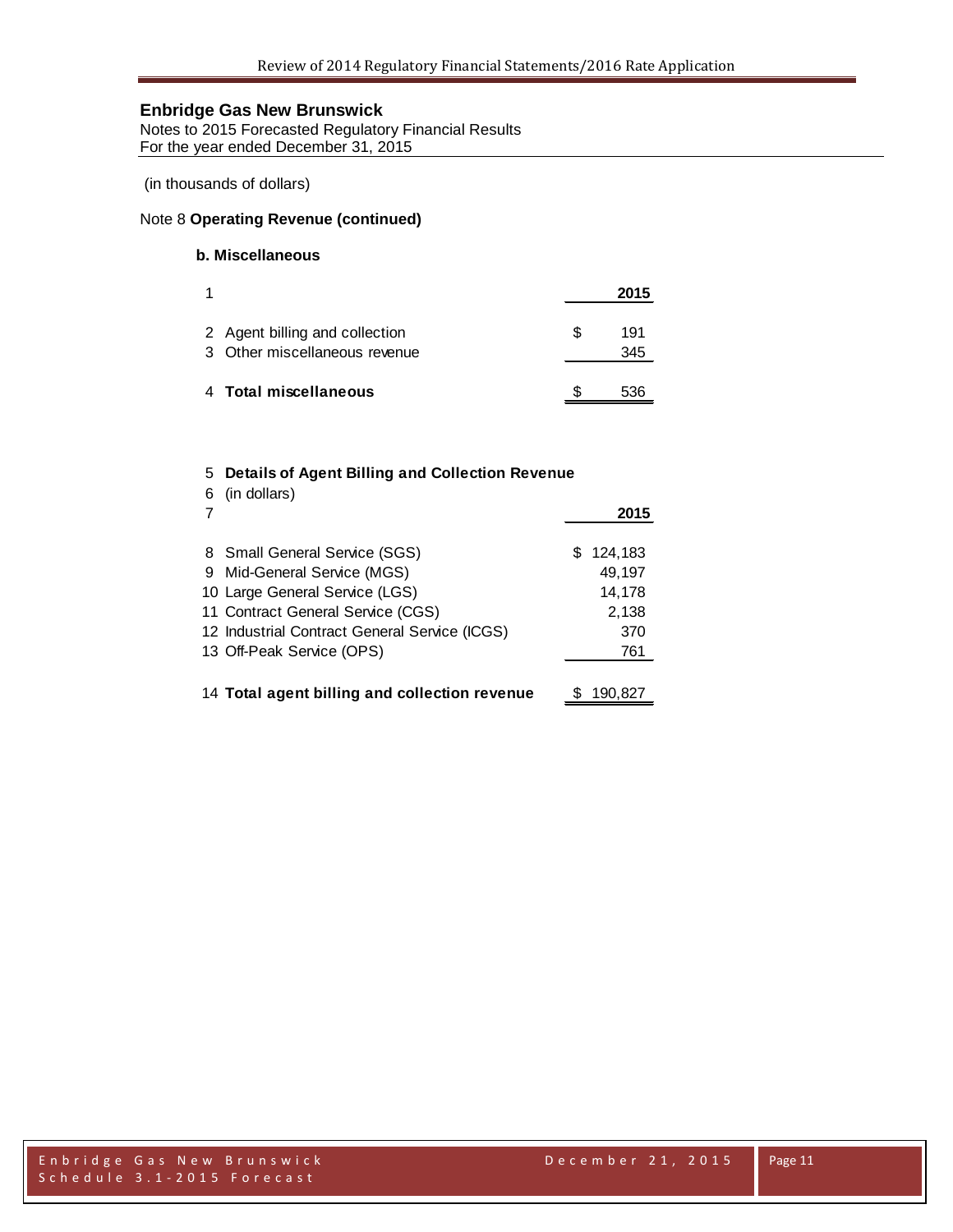Notes to 2015 Forecasted Regulatory Financial Results For the year ended December 31, 2015

(in thousands of dollars)

# Note 9 **Operating and Maintenance Expenses**

| 1  |                                           | 2015        |
|----|-------------------------------------------|-------------|
|    |                                           |             |
| 2  | Corporate management                      | \$<br>1,070 |
| 3  | Corporate administration                  | 451         |
| 4  | Financial reporting                       | 1,257       |
| 5  | Information technology                    | 1,669       |
| 6  | Regulatory & upstream                     | 943         |
| 7  | Sales & marketing                         | 1,120       |
| 8  | Distribution & maintenance                | 6,107       |
| 9  | Customer care                             | 1,244       |
| 10 | Human resources                           | 2,927       |
| 11 | Gas transportation and related activities | 1,420       |
|    |                                           |             |
| 12 | Total prior to capitalization             | 18,208      |
|    |                                           |             |
| 13 | Property, plant & equipment               | 4,737       |
|    |                                           |             |
| 14 | <b>Total capitalized</b>                  | 4,737       |
|    |                                           |             |
| 15 | <b>Total expense</b>                      | 13,471      |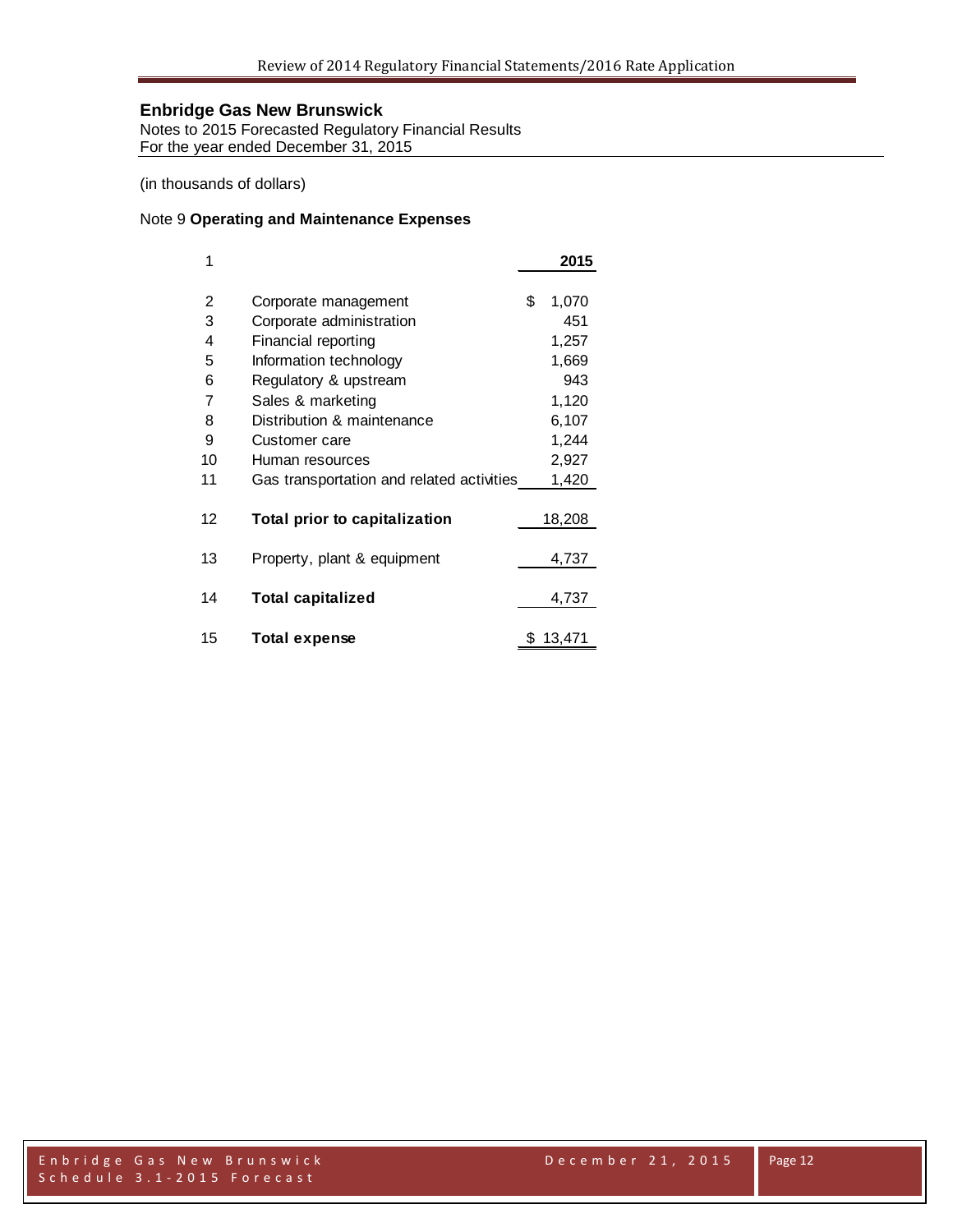Notes to 2015 Forecasted Regulatory Financial Results For the year ended December 31, 2015

(in thousands of dollars)

### Note 10 **Interest on Amounts Due to Associates & Affiliates and Other Interest**

|                                                                                                    | 2015  |
|----------------------------------------------------------------------------------------------------|-------|
| Interest on long-term debt<br>AIDC - allowance for funds used during construction (debt component) | 7.906 |
| Total interest on amounts due to associates & affiliates and other interest                        | 7.911 |

# Note 11 **Regulated Return on Equity**

| 5 |                                                                                                      | 2015   |
|---|------------------------------------------------------------------------------------------------------|--------|
| 6 | Regulated return on equity<br>AEDC - allowance for funds used during construction (equity component) | 13.300 |
| 8 | Total regulated return on equity                                                                     | 13,307 |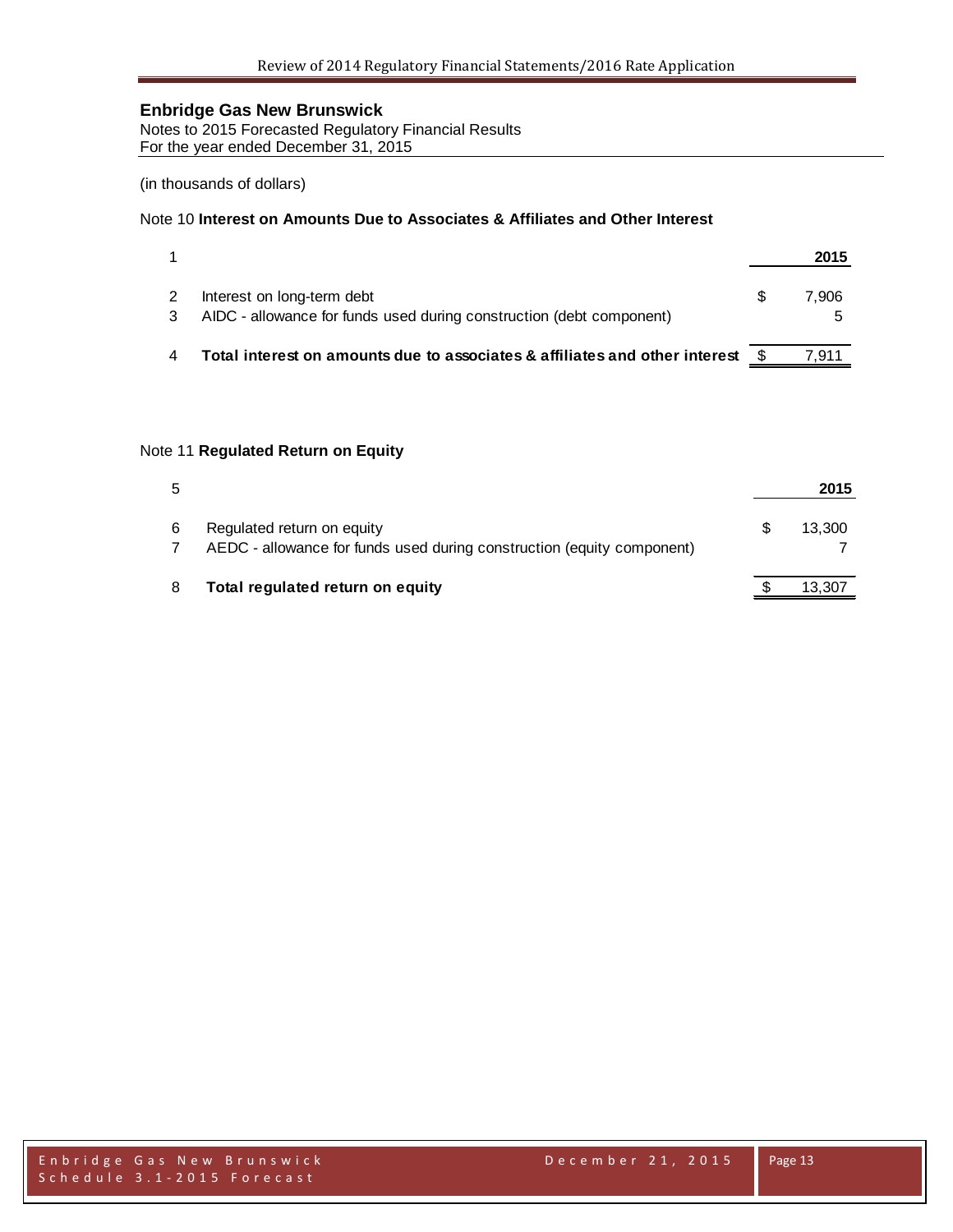Notes to 2015 Forecasted Regulatory Financial Results For the year ended December 31, 2015

(in thousands of dollars)

# Note 12 **Rate Base for Regulatory Purposes**

| 1  |                                   | 2015          |
|----|-----------------------------------|---------------|
| 2  | Property, plant & equipment       |               |
| 3  | Cost                              | \$<br>235,534 |
| 4  | Accumulated amortization          | (60, 785)     |
| 5  | <b>Net</b>                        | 174,749       |
| 6  | <b>Deferred charges</b>           |               |
| 7  | Franchise fee, at cost            | 1,500         |
| 8  | Accumulated amortization          | (1,225)       |
| 9  | <b>Net</b>                        | 275           |
| 10 | Development O&M capitalized costs | 114,952       |
| 11 | Accumulated amortization          | (23, 334)     |
| 12 | <b>Net</b>                        | 91,618        |
| 13 | Deferred carrying costs, at cost  | 1,784         |
| 14 | Accumulated amortization          | (1,784)       |
| 15 | <b>Net</b>                        |               |
| 16 | Deferral account                  |               |
| 17 | <b>Total deferred charges</b>     | 91,893        |
| 18 | <b>Term deposit</b>               | 2,968         |
| 19 | <b>Working capital allowance</b>  | 1,989         |
| 20 | <b>Total rate base</b>            | \$<br>271,599 |
| 21 | Average rate base                 | \$<br>271,151 |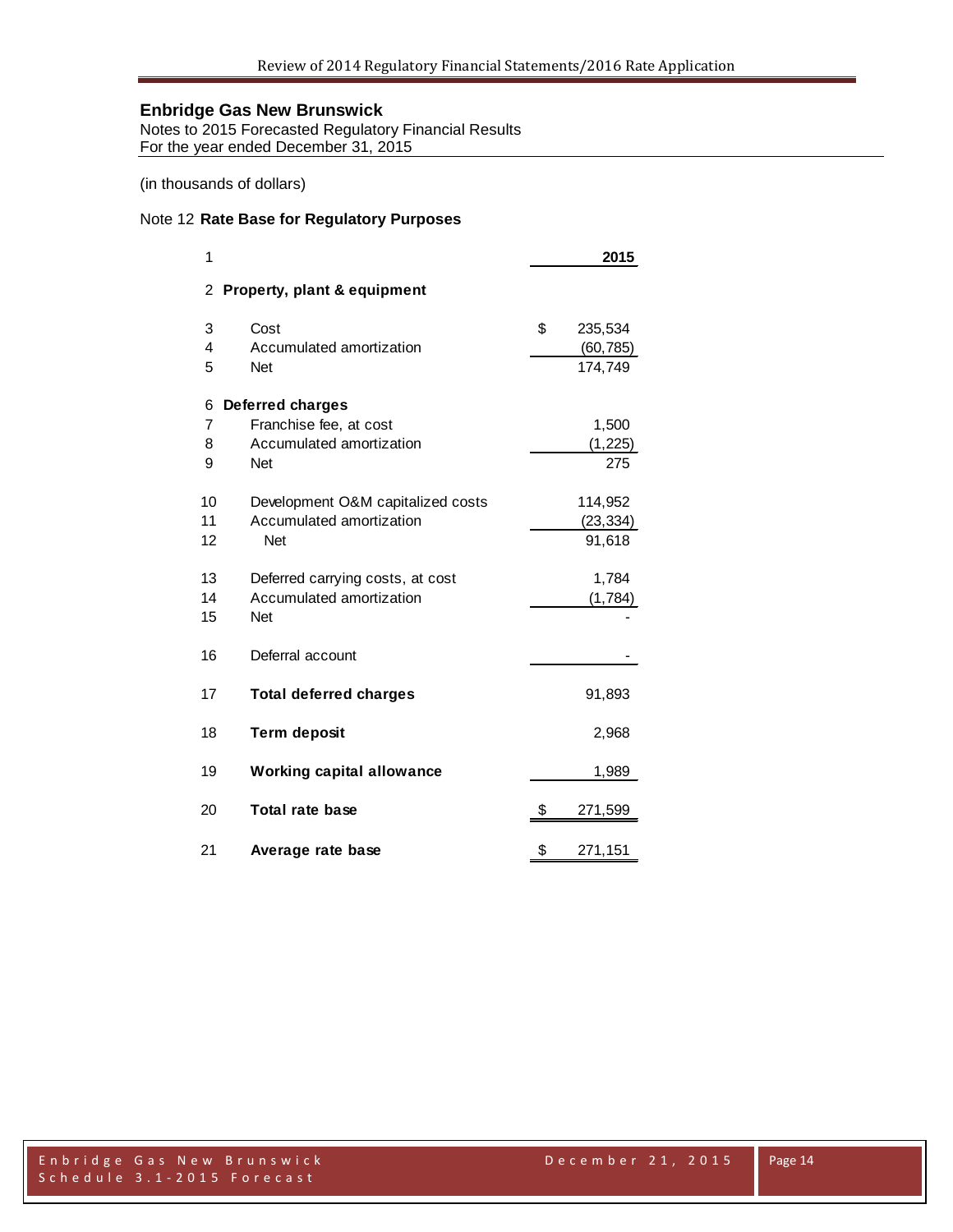Notes to 2015 Forecasted Regulatory Financial Results For the year ended December 31, 2015

(in thousands of dollars)

# Note 13 **Capital Structure for Regulatory Purposes**

|    |                              |    | 2015               |
|----|------------------------------|----|--------------------|
|    | 2 Capital structure          |    |                    |
| 4  | 3 Long-term debt<br>Equity   | \$ | 149,500<br>133,572 |
| 5. | Total                        | S  | 283,072            |
| 6  | Capital structure percentage |    |                    |

| 7 Long-term debt | 52.81%  |
|------------------|---------|
| 8 Equity         | 47.19%  |
| 9 Total          | 100.00% |

# **Capital structure average percentage for regulatory purposes**

|           | 11 Long-term debt | 55.00%  |
|-----------|-------------------|---------|
| 12 Equity |                   | 45.00%  |
| 13 Total  |                   | 100.00% |

# **Weighted cost of capital for regulatory purposes**

| 15 Long-term debt | 2.90% |
|-------------------|-------|
| 16 Equity         | 4.91% |
| 17 Total          | 7.81% |